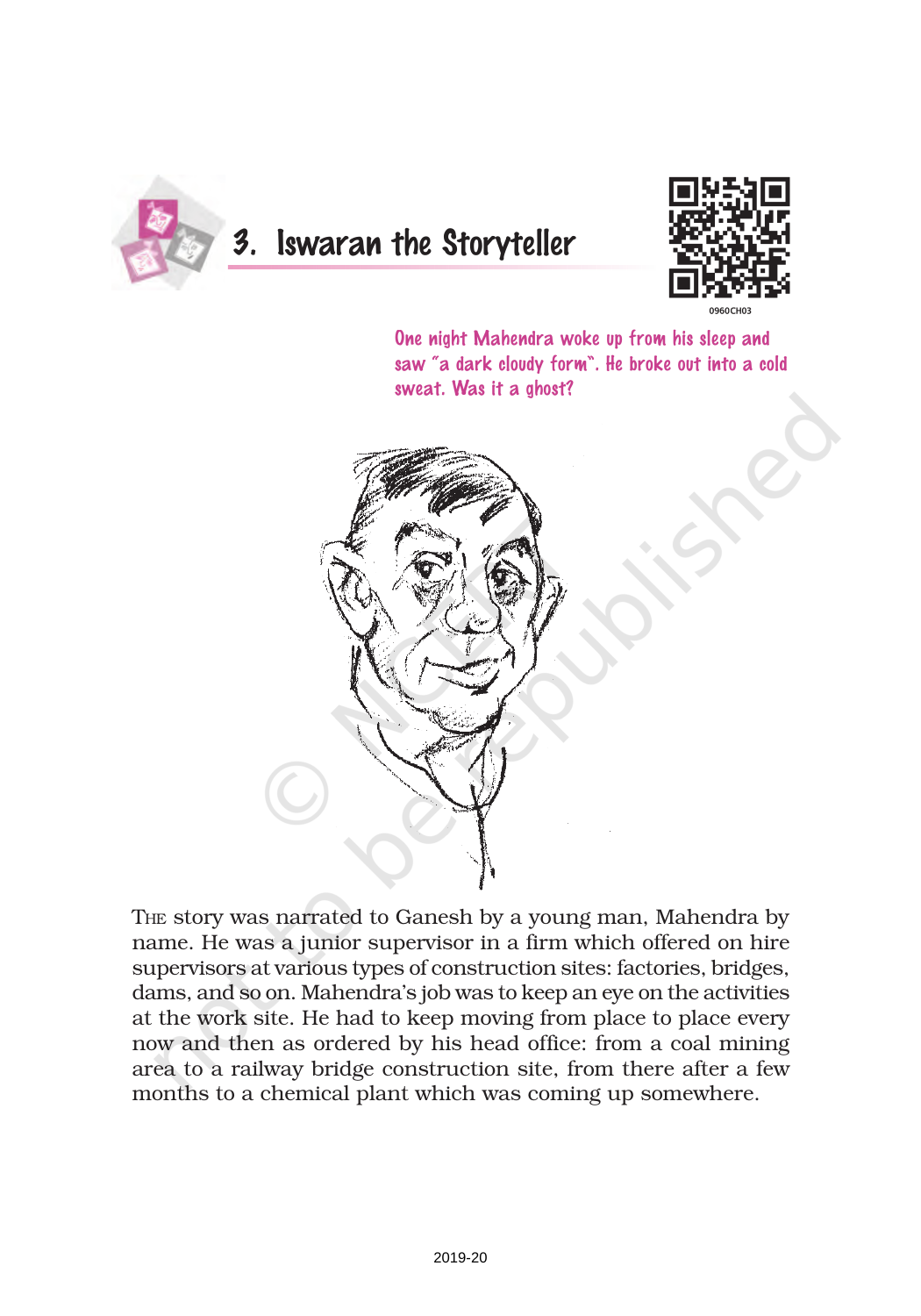He was a bachelor. His needs were simple and he was able to adjust himself to all kinds of odd conditions, whether it was an ill-equipped circuit house or a makeshift canvas tent in the middle of a stone quarry. But one asset he had was his cook, Iswaran. The cook was quite attached to Mahendra and followed him uncomplainingly wherever he was posted. He cooked for Mahendra, washed his clothes and chatted away with his master at night. He could weave out endless stories and anecdotes on varied subjects.

Iswaran also had an amazing capacity to produce vegetables and cooking ingredients, seemingly out of nowhere, in the middle of a desolate landscape with no shops visible for miles around. He would miraculously conjure up the most delicious dishes made with fresh vegetables within an hour of arriving at the zinc-sheet shelter at the new workplace.

Mahendra would be up early in the morning and leave for work after breakfast, carrying some prepared food with him. Meanwhile Iswaran would tidy up the shed, wash the clothes, and have a leisurely bath, pouring several buckets of water over his head, muttering a prayer all the while. It would be lunchtime by then. After eating, he would read for a while before dozing off. The book was usually some popular Tamil thriller running to hundreds of pages. Its imaginative descriptions and narrative flourishes would hold Iswaran in thrall.

His own descriptions were greatly influenced by the Tamil authors that he read. When he was narrating even the smallest of incidents, he would try to work in suspense and a surprise ending into the account. For example, instead of saying that he had come across an uprooted tree on the highway, he would say, with eyebrows suitably arched and hands held out in a dramatic gesture, "The road was deserted and I was all alone. Suddenly I spotted something that looked like an enormous bushy beast lying sprawled across the road. I was half inclined to turn and go back. But as I came closer I saw that it was a fallen tree, with its dry branches spread out." Mahendra would stretch himself back in his canvas chair and listen to Iswaran's tales uncritically.



Iswaran the Storyteller/ 13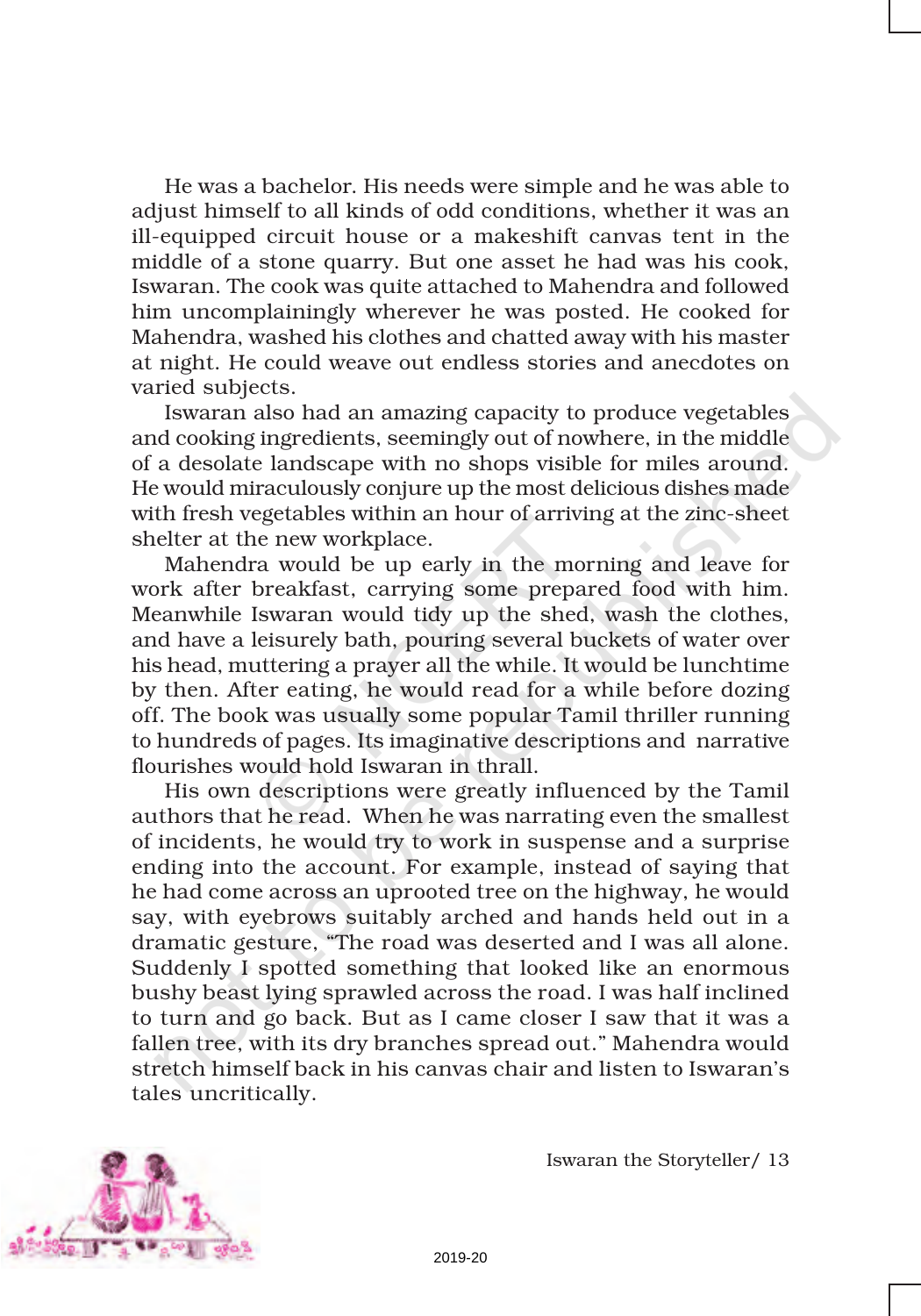"The place I come from is famous for timber," Iswaran would begin. "There is a richly wooded forest all around. The logs are hauled on to the lorries by elephants. They are huge well-fed beasts. When they turn wild even the most experienced mahout is not able to control them." After this prologue Iswaran would launch into an elaborate anecdote involving an elephant.

"One day a tusker escaped from the timber yard and began to roam about, stamping on bushes, tearing up wild creepers and breaking branches at will. You know, sir, how an elephant behaves when it goes mad." Iswaran would get so caught up in the excitement of his own story that he would get up from the floor and jump about, stamping his feet in emulation of the mad elephant.

"The elephant reached the outskirts of our town; breaking the fences down like matchsticks," he would continue. "It came into the main road and smashed all the stalls selling fruits, mud pots and clothes. People ran helter-skelter in panic! The elephant now entered a school ground where children were playing, breaking through the brick wall. All the boys ran into the classrooms and shut the doors tight. The beast grunted and wandered about, pulling out the football goal-post, tearing down the volleyball net, kicking and flattening the drum kept for water, and uprooting the shrubs. Meanwhile all the teachers had climbed up to the terrace of the school building; from there they helplessly watched the depredations of the elephant. There was not a soul below on the ground. The streets were empty as if the inhabitants of the entire town had suddenly disappeared.

"I was studying in the junior class at that time, and was watching the whole drama from the rooftop. I don't know what came over me suddenly. I grabbed a cane from the hands of one of the teachers and ran down the stairs and into the open. The elephant grunted and menacingly swung a branch of a tree which it held in its trunk. It stamped its feet, kicking up a lot of mud and dust. It looked frightening. But I moved slowly towards it, stick in hand. People were watching the scene hypnotised from nearby housetops. The elephant looked at me red-eyed, ready to rush towards me. It lifted its trunk and trumpeted loudly. At that moment I moved forward and, mustering all my force, whacked

14 / Moments

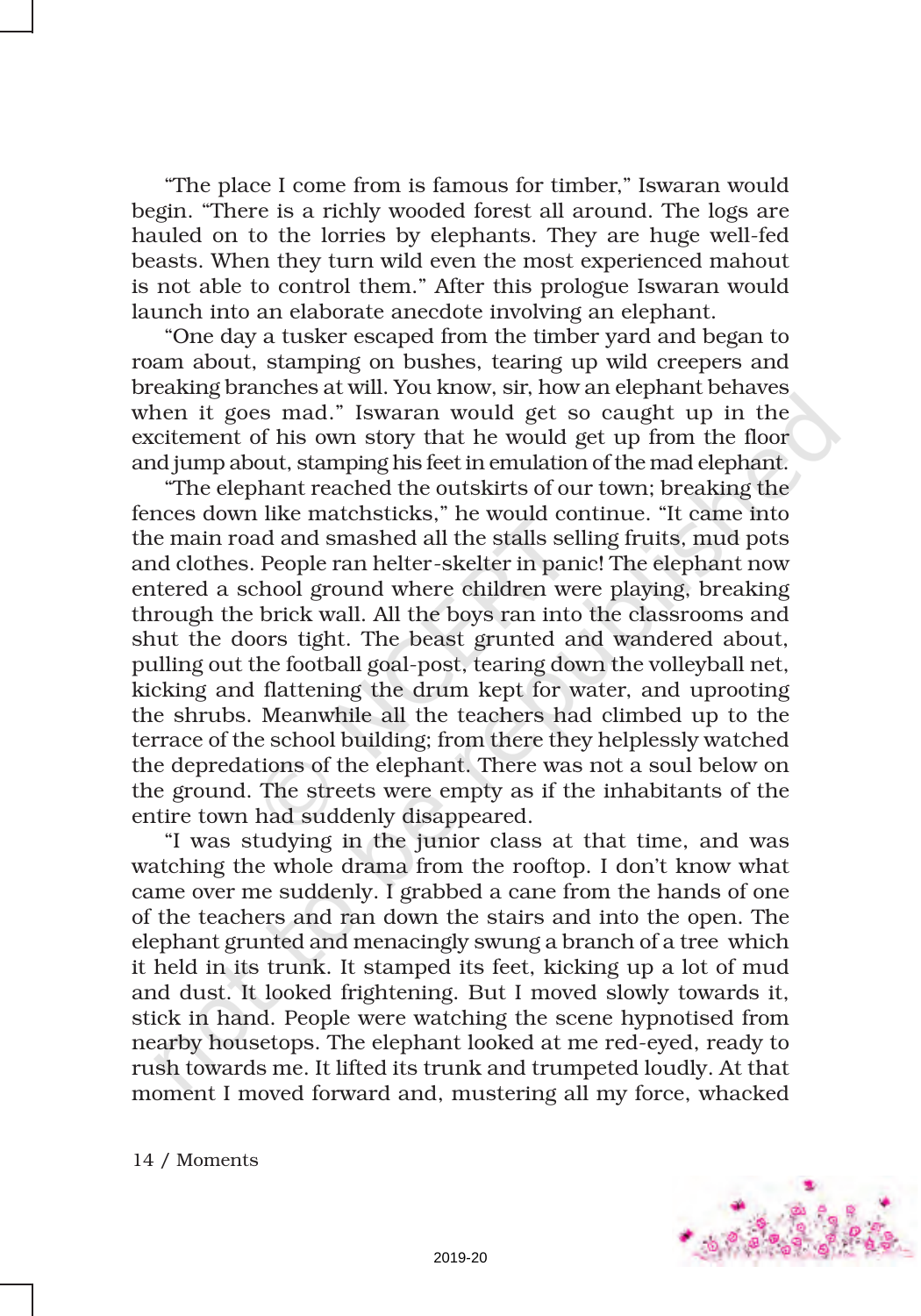its third toenail on the quick. The beast looked stunned for a moment; then it shivered from head to foot — and collapsed."

At this point Iswaran would leave the story unfinished, and get up mumbling, "I will be back after lighting the gas and warming up the dinner." Mahendra who had been listening with rapt attention would be left hanging. When he returned, Iswaran would not pick up the thread of the story right away. Mahendra would have to remind him that the conclusion was pending. "Well, a veterinary doctor was summoned to revive the animal," Iswaran would shrug casually. "Two days later it was led away by its mahout to the jungle."

"Well, how did you manage to do it, Iswaran — how did you bring down the beast?"

"It has something to do with a Japanese art, I think, sir. Karate or ju-jitsu it is called. I had read about it somewhere. It temporarily paralyses the nervous system, you see."

Not a day passed without Iswaran recounting some story packed with adventure, horror and suspense. Whether the story was credible or not, Mahendra enjoyed listening to it because of the inimitable way in which it was told. Iswaran seemed to more than make up for the absence of a TV in Mahendra's living quarters.

One morning when Mahendra was having breakfast Iswaran asked, "Can I make something special for dinner tonight, sir? After all today is an auspicious day — according to tradition we prepare various delicacies to feed the spirits of our ancestors today, sir."

That night Mahendra enjoyed the most delicious dinner and complimented Iswaran on his culinary skills. He seemed very pleased but, unexpectedly, launched into a most garish account involving the supernatural.

"You know, sir, this entire factory area we are occupying was once a burial ground," he started. Mahendra was jerked out of the pleasant reverie he had drifted into after the satisfying meal.

"I knew on the first day itself when I saw a human skull lying on the path. Even now I come across a number of skulls and bones," Iswaran continued.



Iswaran the Storyteller/ 15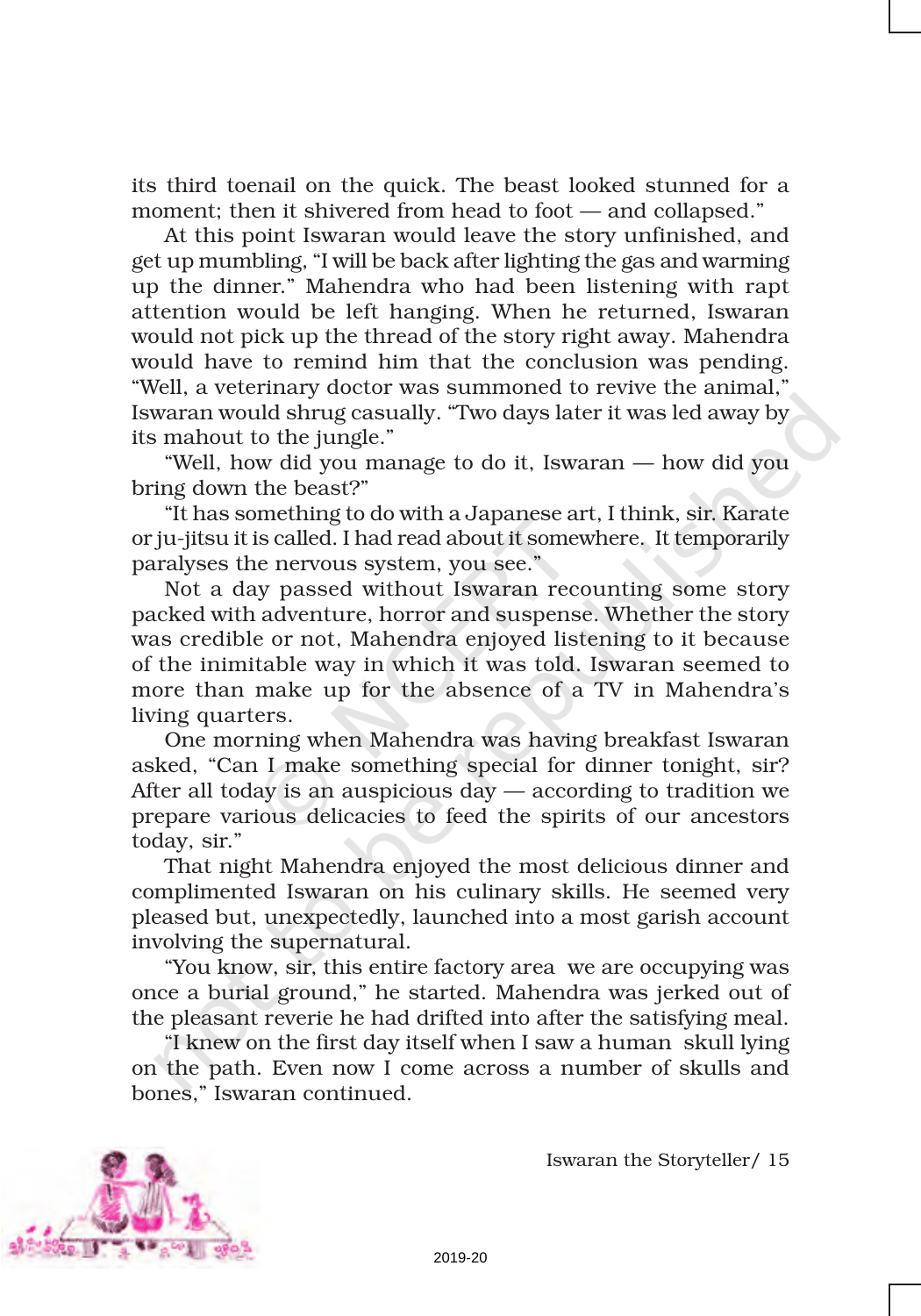

He went on to narrate how he sometimes saw ghosts at night. "I am not easily frightened by these things, sir. I am a brave fellow. But one horrible ghost of a woman which appears off and on at midnight during the full moon... It is an ugly creature with matted hair and a shrivelled face, like a skeleton holding a foetus in its arms."

Mahendra shivered at the description and interrupted rather sharply, "You are crazy, Iswaran. There are no such things as ghosts or spirits. It is all a figment of your imagination. Get your digestive system examined — and maybe your head as well. You are talking nonsense."

He left the room and retired for the night, expecting Iswaran to sulk for a couple of days. But the next morning he was surprised to find the cook as cheerful and talkative as ever.

From that day on Mahendra, for all his brave talk, went to bed with a certain unease. Every night he peered into the darkness



16 / Moments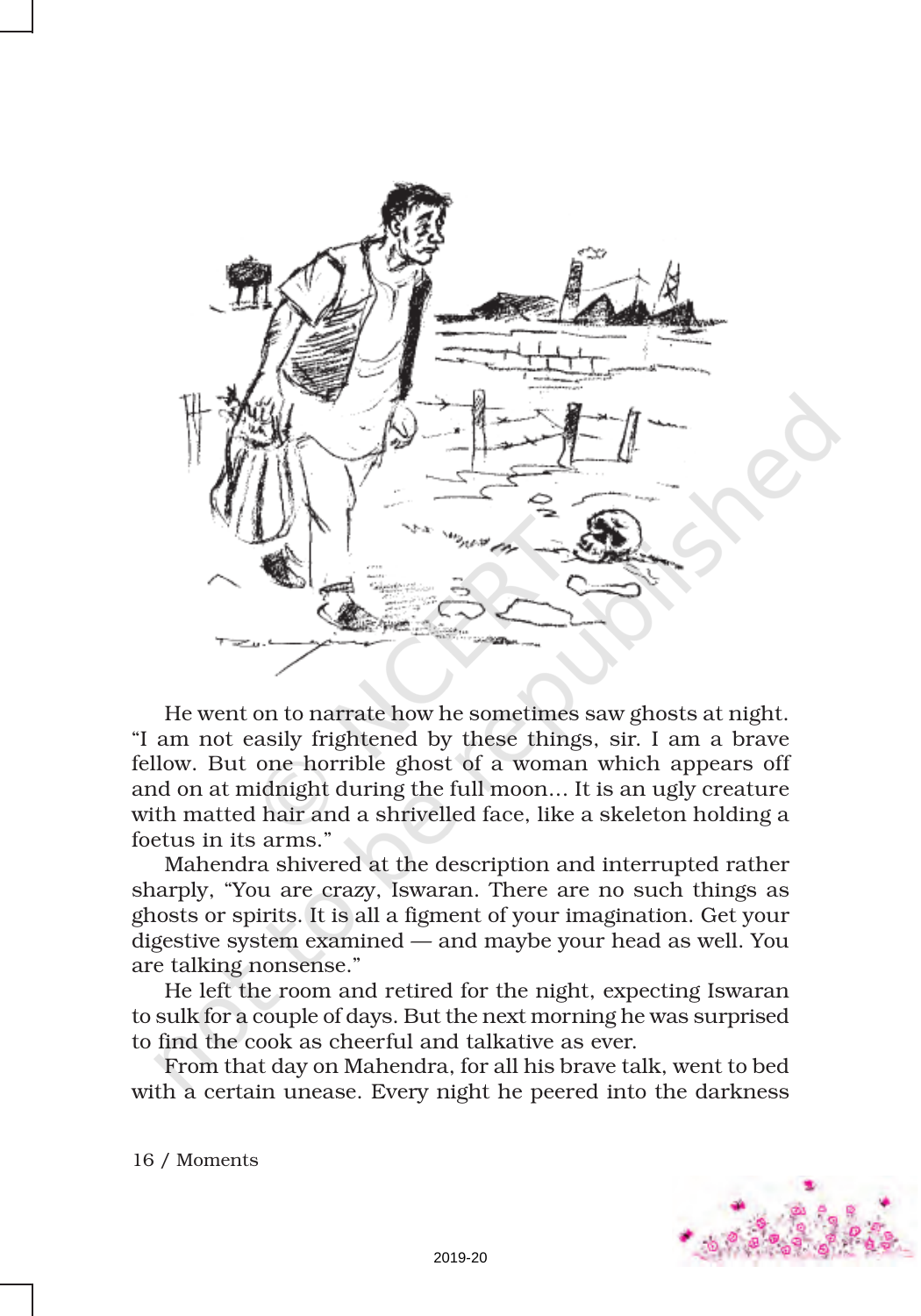outside through the window next to his bed, trying to make sure that there was no movement of dark shapes in the vicinity. But he could only see a sea of darkness with the twinkling lights of the factory miles away.

He had always liked to admire the milk-white landscape on full-moon nights. But after hearing Iswaran's story of the female ghost he avoided looking out of his window altogether when the moon was full.

One night, Mahendra was woken up from his sleep by a low moan close to his window. At first he put it down to a cat prowling around for mice. But the sound was too guttural for a cat. He resisted the curiosity to look out lest he should behold a sight which would stop his heart. But the wailing became louder and less feline. He could not resist the temptation any more. Lowering himself to the level of the windowsill he looked out at the white sheet of moonlight outside. There, not too far away, was a dark cloudy form clutching a bundle. Mahendra broke into a cold sweat and fell back on the pillow, panting. As he gradually recovered from the ghastly experience he began to reason with himself, and finally concluded that it must have been some sort of auto suggestion, some trick that his subconscious had played on him.

By the time he had got up in the morning, had a bath and come out to have his breakfast, the horror of the previous night had faded from his memory. Iswaran greeted him at the door with his lunch packet and his bag. Just as Mahendra was stepping out Iswaran grinned and said, "Sir, remember the other day when I was telling you about the female ghost with a foetus in its arms, you were so angry with me for imagining things? Well, you saw her yourself last night. I came running hearing the sound of moaning that was coming from your room..."

A chill went down Mahendra's spine. He did not wait for Iswaran to complete his sentence. He hurried away to his office and handed in his papers, resolving to leave the haunted place the very next day!

R.K. LAXMAN

Iswaran the Storyteller/ 17